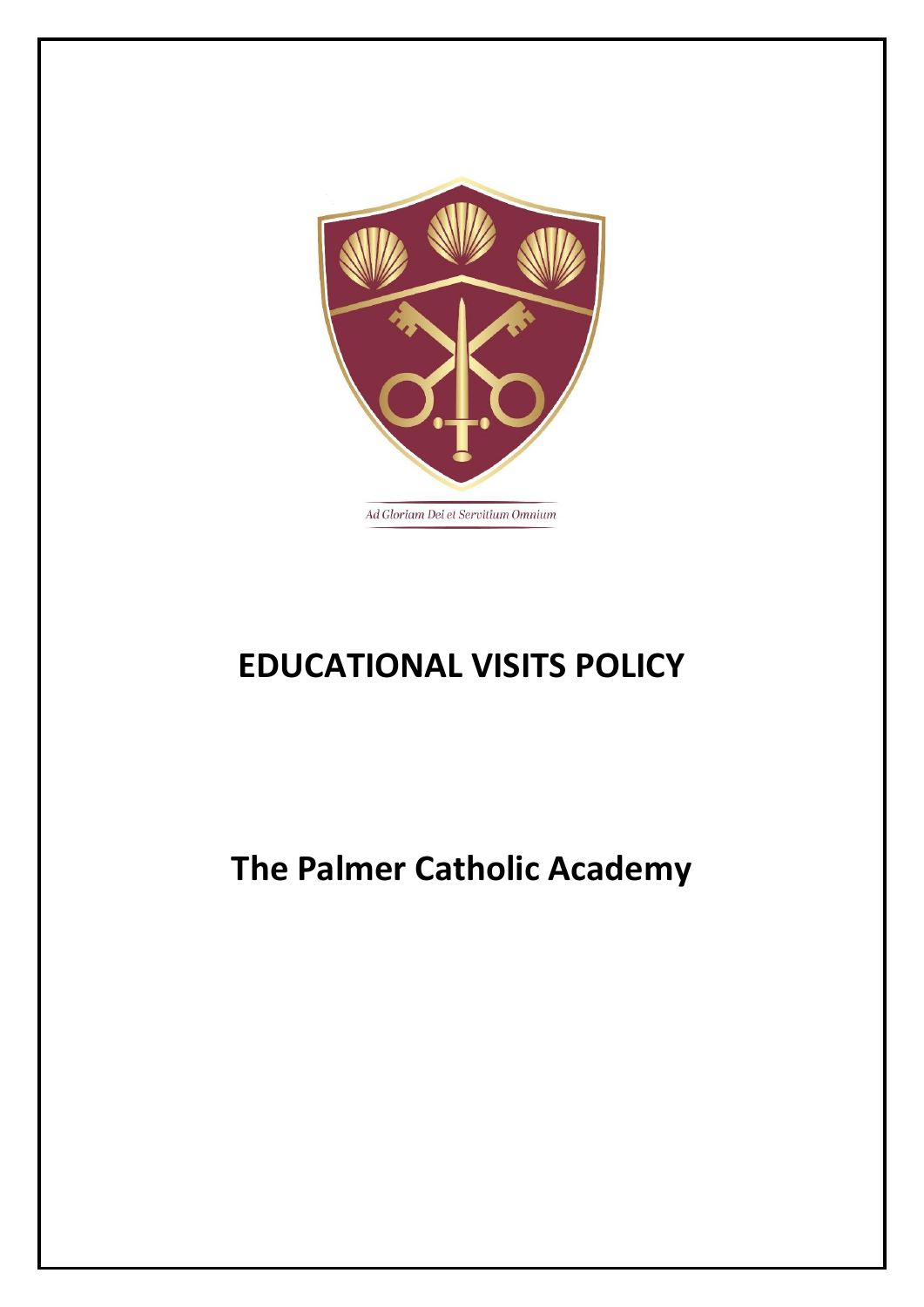# **MISSION STATEMENT**



The Academy's Mission promotes the academic and personal development of each member of its community, both students and staff alike.

We serve Christ in each other to the Glory of God and Service of all.



Adoption by Governing Body of The Palmer Catholic Academy:

Date of Implementation: November 2021

Signature of Chair of Governors: *Mrs Leslie-Povoas*

Signature of Headteacher: *Mr Downey*

Review Date: When required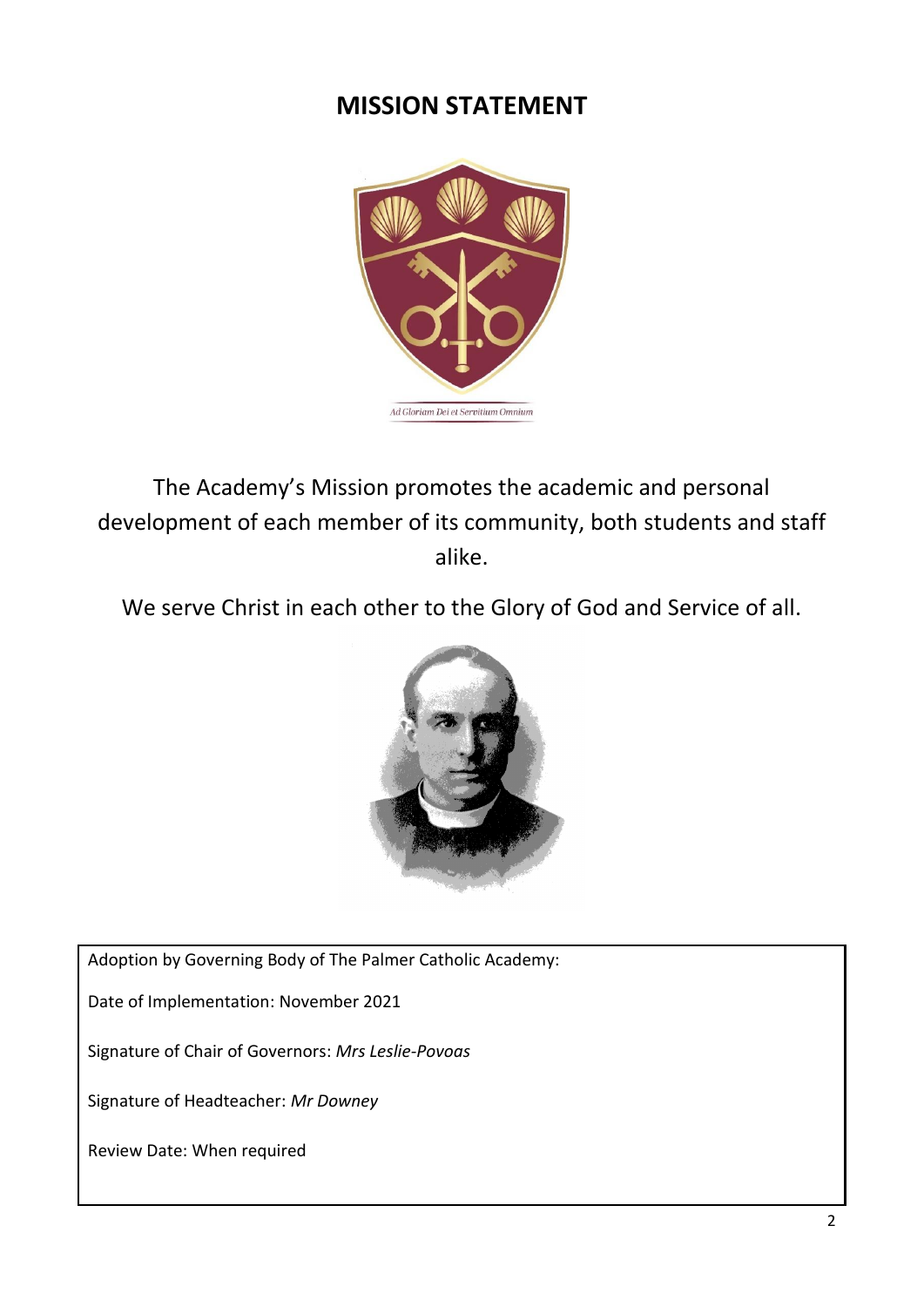# **Educational Visits Policy**

The academy acknowledges the great value of Educational Visits in broadening and enhancing both the learning and social experience of students.

Under statutory guidance which came into effect on 1<sup>st</sup> March 2004, all schools are required to have a named Educational Visits Co-ordinator (EVC), who will ensure that the planning and supervision of all visits and adventurous activities meet the DfE requirements and Local Authority guidelines.

# **(http://www.education.vic.gov.au/school/principals/spag/safety/Pages/adventure.aspx)**

# **The academy's EVC is Mr Rupert Slack, Assistant Headteacher.**

# **ROLE OF THE EVC**

The role of the EVC is as follows:

- The EVC will be appointed by, and will act on behalf of the Headteacher.
- The EVC should have practical experience in leading and managing a range of Educational Visits similar to those typically run by the academy.
- The EVC will be the principal contact with the LA over planned visits by the academy.
- The EVC will be involved in the planning and management of Educational Visits including adventure activities run by the academy.
- The EVC should ensure that an appropriate academy policy is in place for Educational Visits and that this is updated as necessary.
- The EVC will be required to attend training and up-date training where appropriate.
- The EVC should ensure that DfE guidance; LA guidance, school policy and/or any other relevant documentation are readily available for access by staff.
- The EVC is required to keep appropriate records of Educational Visits.
- The EVC should seek advice from the LA, or any other personnel, where necessary.

# **FUNCTIONS OF THE EVC**

The EVC will carry out the following functions:

- Liaise with the Local Authority to ensure educational visits meet their requirements including those of risk assessment.
- Support the Headteacher and Governors with approval and other decisions.
- Assign competent people to lead or otherwise supervise a visit.
- Organise the training of leaders and other adults going on a visit.
- Assess the competence of leaders and other adults taking part on a specific visit.
- This will commonly involve training such as first aid, hazard awareness, etc.
- Organise thorough induction of leaders and other adults taking part on a specific visit
- Make sure CRB disclosures are in place as necessary.
- Organise the emergency arrangements and ensure there is an emergency contact for each visit.
- Keep records of individual visits including reports of accidents and 'near accidents'
- Review systems and, on occasion, monitor practice.

# **APPROVAL FOR VISITS**

All matters regarding each visit outside the academy – feasibility, planning, safety, organisation etc. – will require the prior approval of the EVC and final approval from the Headteacher. Approval of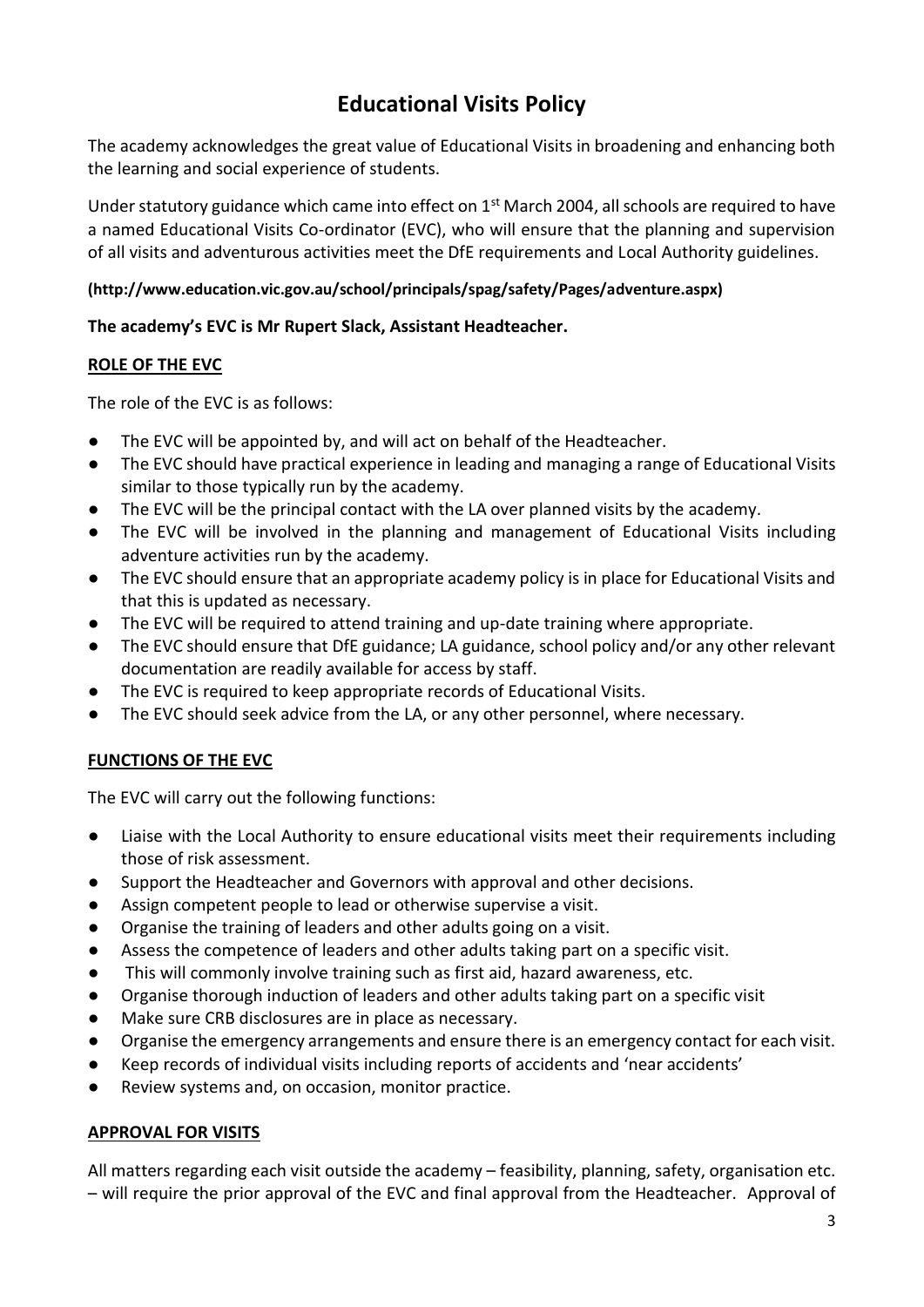'normal' day visits is at the discretion of the EVC and the Headteacher. However; visits that are overseas, residential or involving an adventurous activity have to be agreed with the Governors.

#### **COMPETENCE TO LEAD**

Any member of staff leading a visit will need to have their 'competence to lead' assessed before approval for the visit is given. For the majority of visits this will be assessed by the EVC. In assessing competence to lead, the EVC should therefore consider the following when assessing the competence of a member of staff to lead a visit:

- *a) What are the leader's reasons for undertaking the visit?*
- *b) Is the leader an employee of the academy?*
- *c) Has the leader a real sense of responsibility, extending beyond the teaching of the subject to concern for the students' wellbeing?*
- *d) Does the leader possess the necessary organising ability?*
- *e) Is the leader competent in risk assessment and risk management?*
- *f) What experience has the leader of the students he/she intends to lead?*
- *g) What experience has the leader in leading, or assisting in the leading of similar visits or activities?*
- *h) What experience has the leader of the environment and geographical area chosen?*
- *i) Does the leader possess appropriate qualifications?*
- *j) If appropriate, what is the leader's personal level of skill in the activity, and fitness level?*
- *k) If leading adventurous activities has the leader been 'approved' by the CSA?*
- *l) Is the leader aware of, and able to comply with all relevant guidelines?*

#### **REASONS FOR VISITS**

It is essential that all visits have sound and clearly stated educational aims. Visits without a clear educational purpose will not receive approval.

#### **ASSESSMENT OF RISK**

'Risk assessment' is a careful examination of what could cause harm to students, staff or others, together with an identification of the control measures necessary in order to reduce risks to a level which, in the professional judgement of the assessor, is deemed to be acceptable (i.e. low).

In considering risk, there are 3 levels of which visit leaders should be mindful:

Generic Risks – normal risks attached to any activity out of school. These will be covered by careful completion of the 'Educational Visits Checklist'.

Event Specific Risk – any significant hazard or risk relating to the specific activity and outside the scope of item 1 above. These should be recorded on the EVENT SPECIFIC NOTES Form.

Ongoing Risk – the monitoring of risks throughout the actual visit as circumstances change.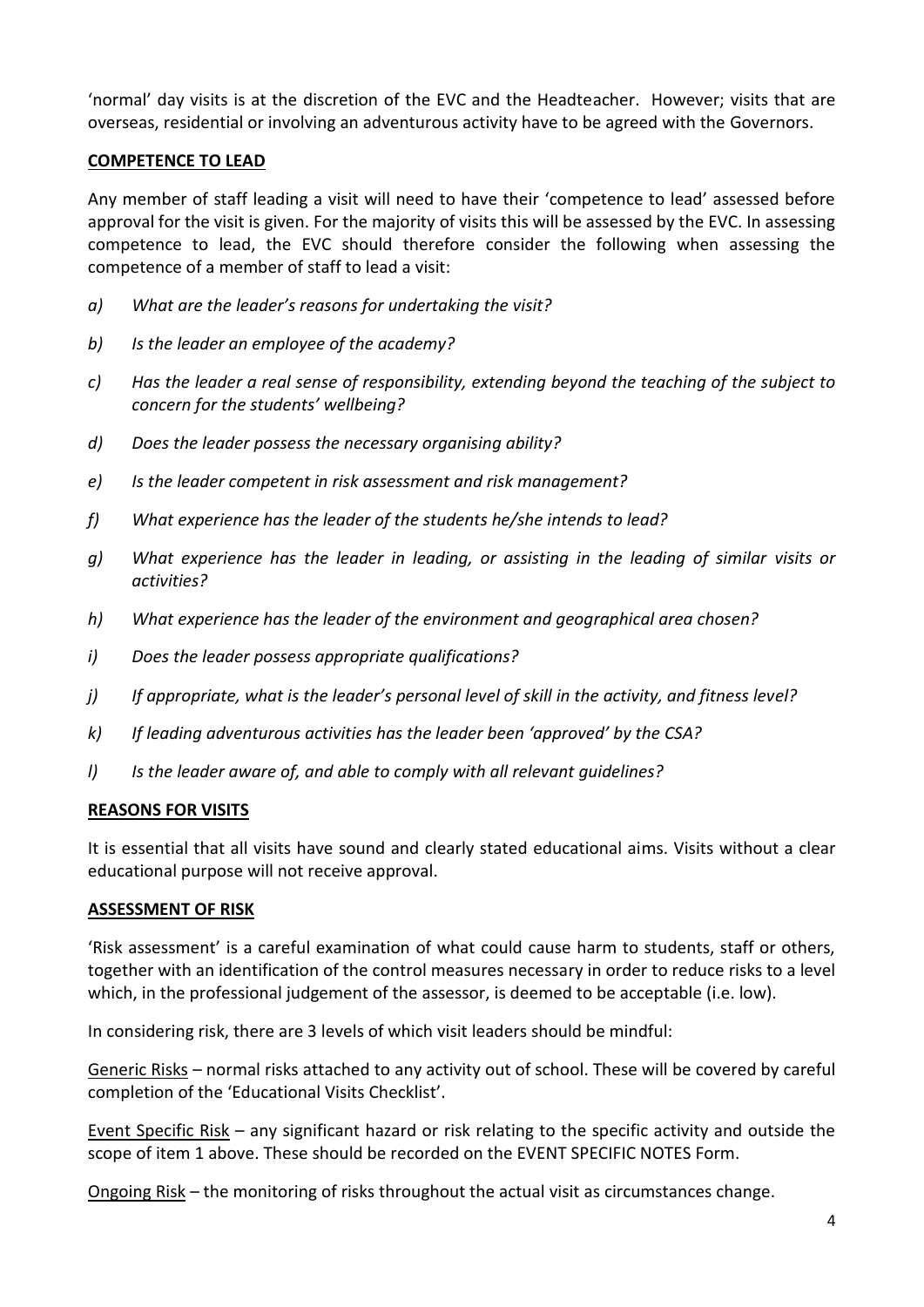# **PLAN B**

Despite the most detailed and sedulous pre-visit planning, things can go wrong on the day, e.g. parent/carer helper is unavailable, member of staff is ill, transport fails to arrive, museum have lost booking, etc. To avoid having to make important decisions under pressure, it is important that some advanced thinking is done to cater for any foreseeable eventuality. This takes the form of **Plan B**.

# **STAFFING RATIOS**

A professional judgement must be made by the Visit Leader, EVC and Headteacher as to the appropriate ratio for each visit (a ratio of 1 to 10 is used at TPCA for years 7 to 11 where public transport is involved). This will be determined by:

- type, duration and level of activity
- needs of individuals within the group (SEND)
- experience and competence of staff and accompanying adults
- nature of the venue
- weather conditions at the time of year
- nature of transport involved

#### **SUPERVISION**

Students must be supervised throughout all visits. However, there are circumstances when they might be unaccompanied by an adult (remote supervision). The decision to allow remote supervision should be based on risk assessment and must take into account factors such as:

- prior experience of students
- age of students
- responsibility of students
- competence/experience of staff
- environment/venue

#### **ROLE OF SUPERVISING PARENTS/CARERS (NOT CURRENTLY USED AT TPCA)**

Supervising parents/carers must be fully briefed on the programme, venue, activities, supervision arrangements and their responsibilities. They must also be given a written list of the students in their immediate care, and be shown the completed EVENT SPECIFIC NOTES Form.

#### **FIRST AID**

The level of first aid provision should be based on risk assessment. On all visits there should be a member of staff who has a basic knowledge of first aid. First aid kits are available from the academy office. If the visit involves the party splitting up by any distance, a kit should be taken for each group.

#### **TRANSPORT**

Travel arrangements should be included in the risk assessment. If public transport is to be used, all students and supervisors must be fully briefed as to procedures on platforms, at bus stops, on busy streets etc.

If travel is by coach or minibus, all students must wear a seat belt. Staff must ensure that students comply with this rule; students may also be asked to check the seat belt of their neighbour. If a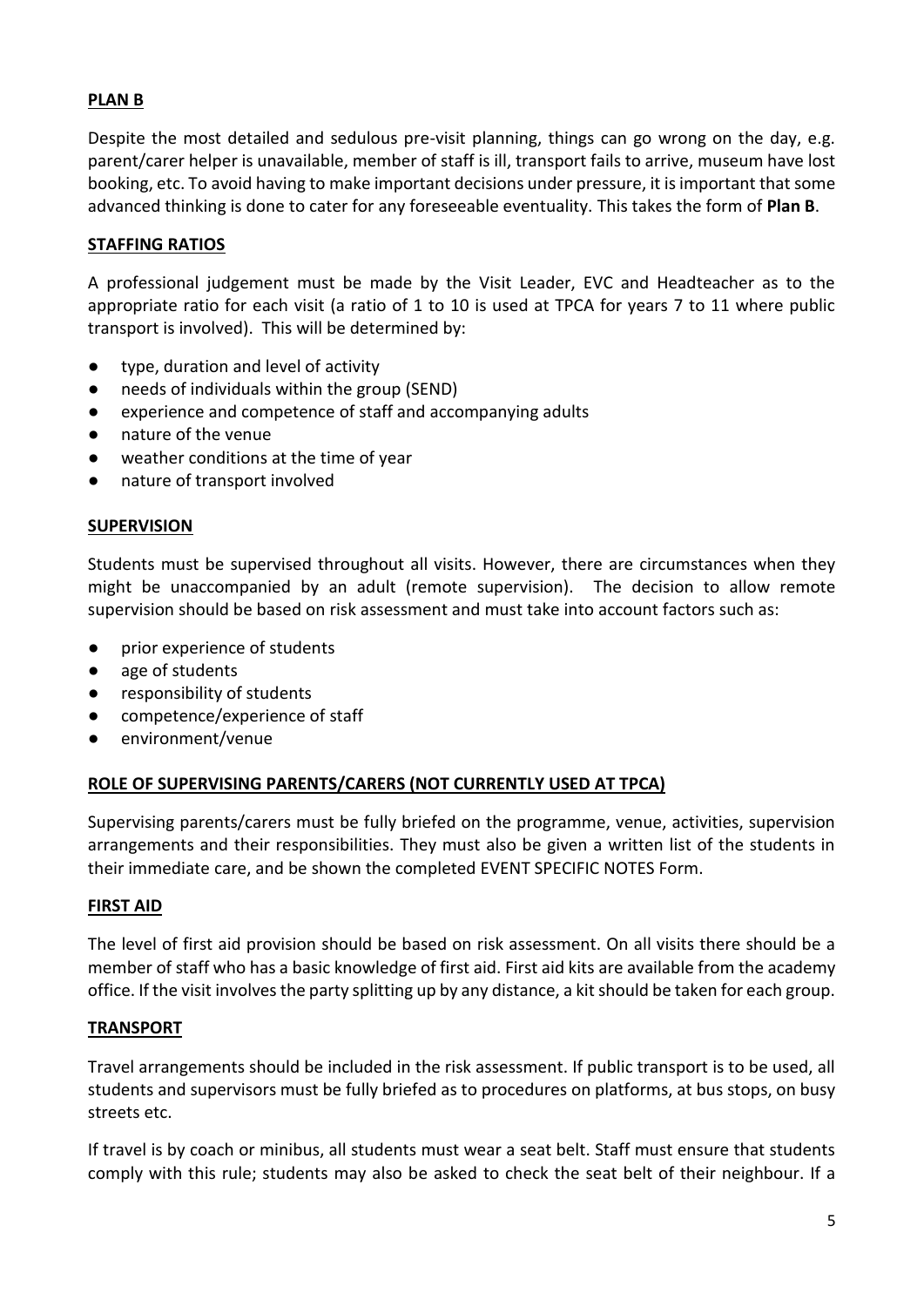minibus is being borrowed or hired, the driver must have passed the London Borough of Redbridge mini bus test.

If any students are to travel by car, the driver must complete a **PRIVATE CAR Form (check).** This is also relevant to sports fixtures, and applies to both staff and parents/carers' cars. A new form must be completed every academic year.

# **WATER 'MARGIN' ACTIVITIES**

Where students might participate in learning activities near or in water, such as a walk along a riverbank or seashore, collecting samples in ponds or streams, or paddling or walking in gentle, shallow water, then the guidance contained in DfE's 'Group Safety at Water Margins' is relevant. All staff, including parents/carers, should be provided with a copy of this guidance prior to the visit. A hard copy of this is available in the academy from the EVC.

# **SEEKING PARENTAL CONSENT**

Parents/carers should be made fully aware of any likely risks of the visit and their management, so they may consent or refuse on a fully informed basis (known as 'Acknowledgement of Risk').

The letter to parents/carers should therefore give full details of the visit, the reason for the visit (educational aims), supervision arrangements and the transport arrangements. Ensure that details of other incidental activities is included, together with Plan B if appropriate. The letter should also state the cost of the visit per child.

The reply slip should read:-

"I give permission for my child example to take part in  $\blacksquare$ 

I have read and understand the information about the visit. I have paid my voluntary contribution/deposit via ParentPay."

In the case of sports fixtures, the reply slip should read:-

"My child is able to play in the match (at ……..) on ………..

I have read and understand the information in the letter, and give permission for my child to take part."

# **FINANCE ARRANGEMENTS**

The Visit Leader should ensure that:

- each visit is accurately costed and budgeted for;
- adequate allowances are made for additional unforeseen costs and changes in circumstances;
- financial plans especially for more complex and committing visits are checked over and agreed first by the Headteacher/Deputy Headteacher/EVC before financial commitments are made; for visits that involve substantial commitment financially (e.g. overseas expeditions), no firm bookings or financial commitments are made until the visit has been agreed
- the costs of the visit are made clear to all concerned (including parents/carers), including how much will come from academy funds, and how much each parent/carer will be charged or asked to contribute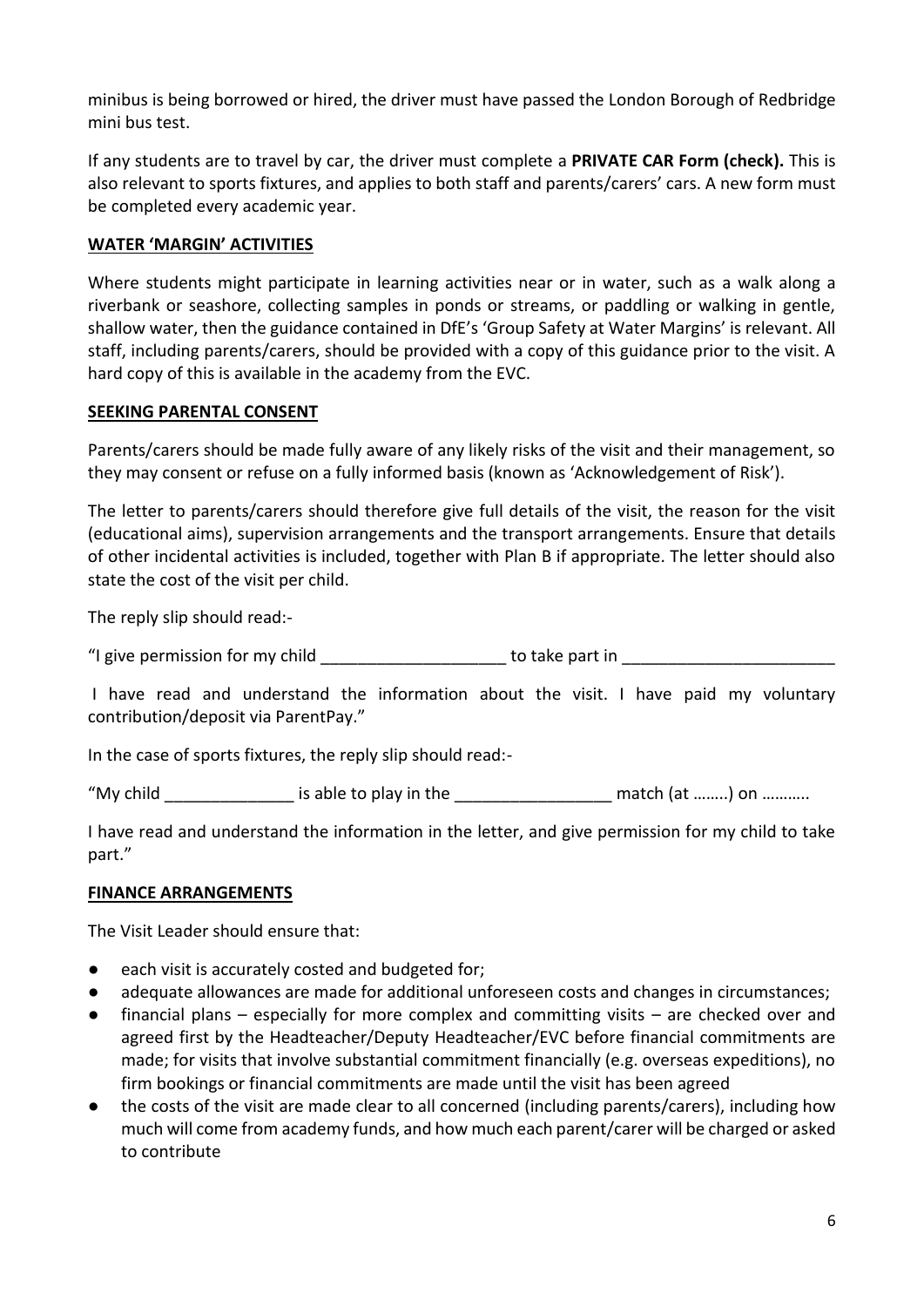The Visit Leader must forward ParentPay cost details to the Finance Manager (Mrs Bovington). These should include:

- title of the proposed visit
- brief resume of the proposed visit
- which students the visit is open to (e.g. Year group)
- total cost
- deposit and instalment information (where necessary)

### **GAINING AUTHORISATION BEFORE THE VISIT**

#### **Preliminary Approval**

The Visit Leader must fill in the academy's yellow diary additions form at least 6 weeks in advance to gain preliminary approval. This form should be given to the academy EVC.

#### **Final Authorisation**

If the visit gains preliminary approval to go ahead, the Visit Leader must complete the Educational Visit form – Blue form (day or part day) – Green form (overnight or abroad). The Visit Leader must:

- 1. Produce an initial letter to parents/carers
- 2. The completed finance section (if items of expenditure are involved)
- 3. The completed Risk Assessment EV5 (ERSA Event Specific Risk Assessment) (if any risks are not covered by the Educational Visit Checklist)

*and*

4. Have a copy of the completed, dated and signed Form EV4 (Provider Form) (if an external provider is organising the trip and/or any of the activities).

The academy EVC and Headteacher will then give final approval or request additional details.

# *Without final authorisation the visit may not take place.*

#### **AFTER FINAL AUTHORISATION**

Once the visit gains final authorisation, the Visit Leader should:

- Book Visit
- **Book Transport**
- Send letters home (all EVC letters must be sent to the Headteacher for approval before being sent home)
- Inform relevant teaching staff of participating students in advance of the day of the visit

If the visit is overseas and/or residential and/or adventurous then the EVC must:

- Prepare the EMERGENCY CARD (VISIT LEADER) Form in advance for the Visit Leader
- Prepare the EMERGENCY CARD (HOME CONTACTS) Form in advance for the Academy Contacts (Headteacher, Chair of Governors, EVC, Deputy Headteacher)